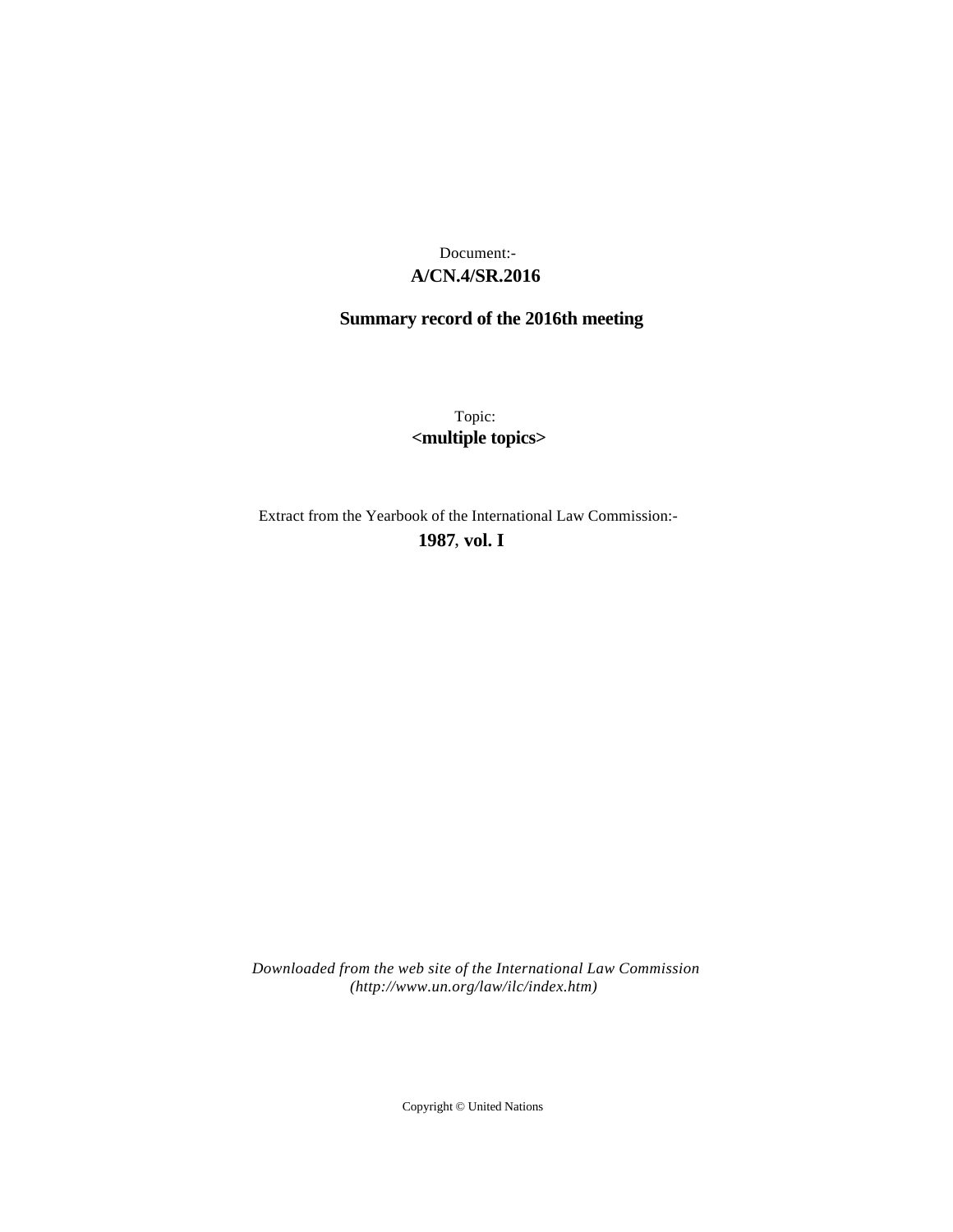Nations. It had considered that the text of article 19 of the OAS Charter was not satisfactory because it was open to subjective interpretation and had proposed that it should be amended to read:

"No State may use or encourage the use of coercive measures of an economic, political or other character in order to force the sovereign will of another State or obtain from it advantages of any kind."

39. During the past year, the Inter-American Juridical Committee had adopted other resolutions of a more specific character on co-operation in criminal cases and a resolution on the improvement of the administration of justice in the Americas. It had also amended its rules of procedure.

40. Lastly, for the thirteenth year in succession, it had held a seminar on international law in which the most eminent jurists of the American continent and about 50 students had taken part. The Committee hoped that the Commission's representative would visit it in August, rather than at its January session, so that he could attend the international law seminar, thus enhancing the seminar's prestige and strengthening the Committee's links with the Commission.

41. The CHAIRMAN conveyed the Commission's warm appreciation to the Observer for the Inter-American Juridical Committee for his informative statement on the Committee's work. He thanked him for the invitation to the Commission and noted his request that the visit by the Commission's representative should take place in August, so that he could attend the Committee's deliberations at the time when its annual seminar on international law was being held.

42. He had been impressed by the Committee's responsiveness to current world problems, as well as by the number of draft conventions it had prepared and by the speed with which it had dealt with the many topics on its agenda. The Committee's record was indeed remarkable and he had been particularly struck by the fact that it had completed three very important draft conventions, two of them concerning international criminal law and the third economic matters. He sincerely congratulated the Inter-American Juridical Committee on its achievements and asked its Observer to convey to it a message of cordial greetings and encouragement from the Commission.

43. Mr. THIAM thanked the Inter-American Juridical Committee, through its Observer, for the warm welcome given him as representative of the Commission. The Committee was like the Commission in many ways, notably in the multiplicity of influences at work in it and the subjects in which it was interested.

44. Mr. FRANCIS, after thanking the Observer for the Inter-American Juridical Committee for his detailed account of the Committee's work in 1986, asked him to clarify the draft convention applicable to illicit drug trafficking by young couriers. His question related to the possibility of a young offender convicted in the courts of a foreign country being allowed to serve his sentence in his own country. The offence committed abroad by a young courier was simply the end-product of a much larger conspiracy and, that being so, his

country should be required not only to enforce the sentence of imprisonment, but also to go further and try to find the author of the crime. It was hardly necessary to add that drug trafficking had affected the whole of the region to which he belonged.

45. Mr. MACLEAN (Observer for the Inter-American Juridical Committee) said that the Committee had hardly begun to explore the many measures to be taken to combat the traffic in narcotic drugs. The few results it had obtained made it very modest when considering the task that remained to be accomplished in regard to the sufferings caused by drug addiction. Two of the draft conventions he had referred to in his statement met the concerns of Mr. Francis. First, if a minor was arrested in a narcotics case and tried in country A, that country could obtain the co-operation of INTERPOL and, under the draft convention on mutual judicial assistance in criminal cases, a judge in country A could request the co-operation of a judge in country B to make inquiries about the persons who had incited the minor to commit the crime with which he was charged. Secondly, the minor might not be sent to prison, but be put under some régime of supervised freedom. The second draft convention allowed a delinquent minor to serve his sentence in his own country, which then had every interest in seeing to his readaptation, since it was that country which would suffer the effects of an absence of re-education and any consequent recidivism.

The CHAIRMAN said that the meeting would rise to enable the Enlarged Bureau to meet.

#### *The meeting rose at 12.40p.m.*

# **2016th MEETING**

*Wednesday, 17 June 1987, at 10.05 a.m.*

#### *Chairman:* Mr. Stephen C. McCAFFREY

*Present:* Mr. Al-Baharna, Mr. Al-Khasawneh, Mr. Arangio-Ruiz, Mr. Barboza, Mr. Barsegov, Mr. Bennouna, Mr. Calero Rodrigues, Mr. Diaz Gonzalez, Mr. Eiriksson, Mr. Francis, Mr. Graefrath, Mr. Hayes, Mr. Koroma, Mr. Mahiou, Mr. Njenga, Mr. Ogiso, Mr. Pawlak, Mr. Sreenivasa Rao, Mr. Razafindralambo, Mr. Reuter, Mr. Roucounas, Mr. Sepiilveda Gutierrez, Mr. Shi, Mr. Solari Tudela, Mr. Thiam, Mr. Tomuschat, Mr. Yankov.

#### **Visit by members of the International Court of Justice**

1. The CHAIRMAN welcomed Mr. Evensen and Mr. Sette-Camara, Judges of the International Court of Justice, and said that their presence bore witness to the close relations between the Court and the Commission. The Commission was greatly honoured by their visit.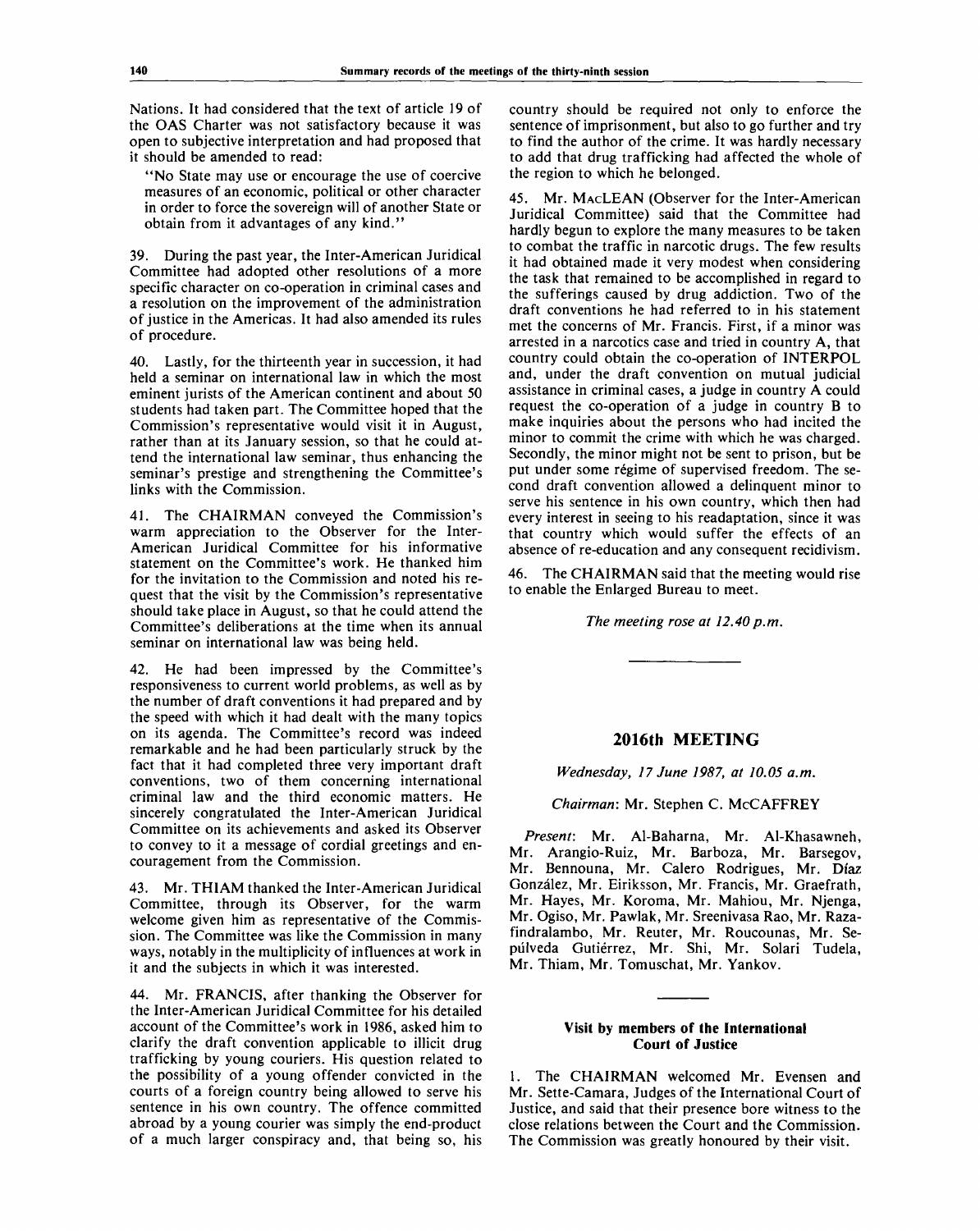#### **Appointment of two new Special Rapporteurs**

2. The CHAIRMAN said that, at its meeting the previous day, the Enlarged Bureau had agreed to recommend the Commission to appoint two new Special Rapporteurs: Mr. Arangio-Ruiz for the topic of State responsibility (agenda item 2) and Mr. Ogiso for the topic of jurisdictional immunities of States and their property (agenda item 3). If there were no objections, he would take it that the Commission agreed to appoint those two members as Special Rapporteurs for those topics.

// *was so agreed.*

3. The CHAIRMAN warmly congratulated Mr. Arangio-Ruiz and Mr. Ogiso on their appointment and assured them of the steadfast support of all members of the Commission. Their appointment would help the Commission to plan for the remainder of its five-year term of office, and he felt sure that the special rapporteurs for the various topics would usefully consult each other to that end.

**International liability for injurious consequences arising out of acts not prohibited by international law** *(continued)* **(A/CN.4/384,<sup>1</sup> A/CN.4/402,<sup>2</sup> A/CN.4/405,<sup>3</sup> A/CN.4/L.410, sect. F, ILC(XXXIX)/Conf.Room Doc.2<sup>4</sup> )**

## [Agenda item 7]

# THIRD REPORT OF THE SPECIAL RAPPORTEUR *(continued)*

- ARTICLE 1 (Scope of the present articles)
- ARTICLE 2 (Use of terms)
- ARTICLE 3 (Various cases of transboundary effects)

ARTICLE 4 (Liability)

- ARTICLE 5 (Relationship between the present articles and other international agreements) *and*
- ARTICLE 6 (Absence of effect upon other rules of intermational law)<sup>5</sup> (continued)

Mr. REUTER said that, in order to appreciate the effort made by the Special Rapporteur in studying the present topic, it must be borne in mind that the Commission had never really accepted the topic, and that it had doubts not only about the particular solutions contemplated, but also, and especially, about how the subject was to be tackled and related to other topics in its programme of work. The Special Rapporteur had made no secret of the difficulties and had accordingly put a number of questions to the Commission. He would not

try to answer them, but would only submit a few reflections for the attention of the Special Rapporteur.

5. There were perhaps two ways of considering the topic, the first and most logical probably being to approach it through the main problems it raised. The second way would be through the draft articles submitted by the Special Rapporteur. Having taken part in the Commission's discussions on the subject from the beginning, he would prefer to comment on the texts proposed before taking up the general problems raised by the topic.

6. Personally, he was prepared to accept the substance of the six draft articles. Moreover, it was not in the texts of the articles themselves that the Special Rapporteur had encountered the greatest problems, which he had discussed in his comments and in introducing his third report (A/CN.4/405). Nevertheless, he wondered whether most of those problems were really matters of drafting.

7. In draft article 1, he welcomed the use in all languages of the expression "physical consequence", which at least appeared to exclude for the time being any legal connotation; but the meaning of the word "situations" might be open to question, since it denoted something having a certain duration. That question deserved more careful examination; perhaps the Special Rapporteur would provide some clarification and other members of the Commission would comment on it. In article 1, the Special Rapporteur had also been faced with the problem of how to designate areas that were not strictly speaking part of the national territory, but over which a State exercised jurisdiction. He had used the term "control", which implied complete mastery by the State, and if he was contemplating areas other than the territorial sea and airspace, that would mean that the State exercised "control" over the exclusive economic zone or areas that were under lawful occupation, which would be an encroachment on the status of those areas. That was probably not what the Special Rapporteur intended.

8. The terminology used in draft article 2 did not always belong to the same philosophy in English as in French. For example, the expression "transboundary injury" in paragraph 1, which had purely physical connotations, had been rendered in French as *dommage transfrontiere,* which had legal connotations. Paragraph 2 *(c)* referred both to a "right" and to an "interest". It had been said in regard to the draft articles on the law of the non-navigational uses of international watercourses that the interests in question were legally protected interests, which meant that they were comparable to rights. Was that so in the present case, or did the "interest" cover a more flexible notion? He regretted that there was no further mention in paragraph 3 of the physical origin of the activity.

9. He would not comment further on the terminology used in the draft articles, but pass on to the basic questions. The Commission was now working on three draft conventions which touched on responsibility, and another of which certain aspects were linked with responsibility. In each case it encountered important problems of terminology which were difficult to solve,

<sup>1</sup> Reproduced in *Yearbook . . . 1985,* vol. II (Part One)/Add.l.

<sup>2</sup> Reproduced in *Yearbook . . . 1986,* vol. II (Part One).

<sup>&#</sup>x27; Reproduced in *Yearbook . . . 1987,* vol. II (Part One).

<sup>4</sup> The schematic outline, submitted by the previous Special Rapporteur, R. Q. Quentin-Baxter, at the Commission's thirty-fourth session, is reproduced in *Yearbook . . . 1982,* vol. II (Part Two), pp. 83-85, para. 109. The changes made to the outline in R. Q. Quentin-Baxter's fourth report, submitted at the Commission's thirtyfifth session, are indicated in *Yearbook . . . 1983,* vol. II (Part Two), pp. 84-85, para. 294.

<sup>5</sup> For the texts, see 2015th meeting, para. 1.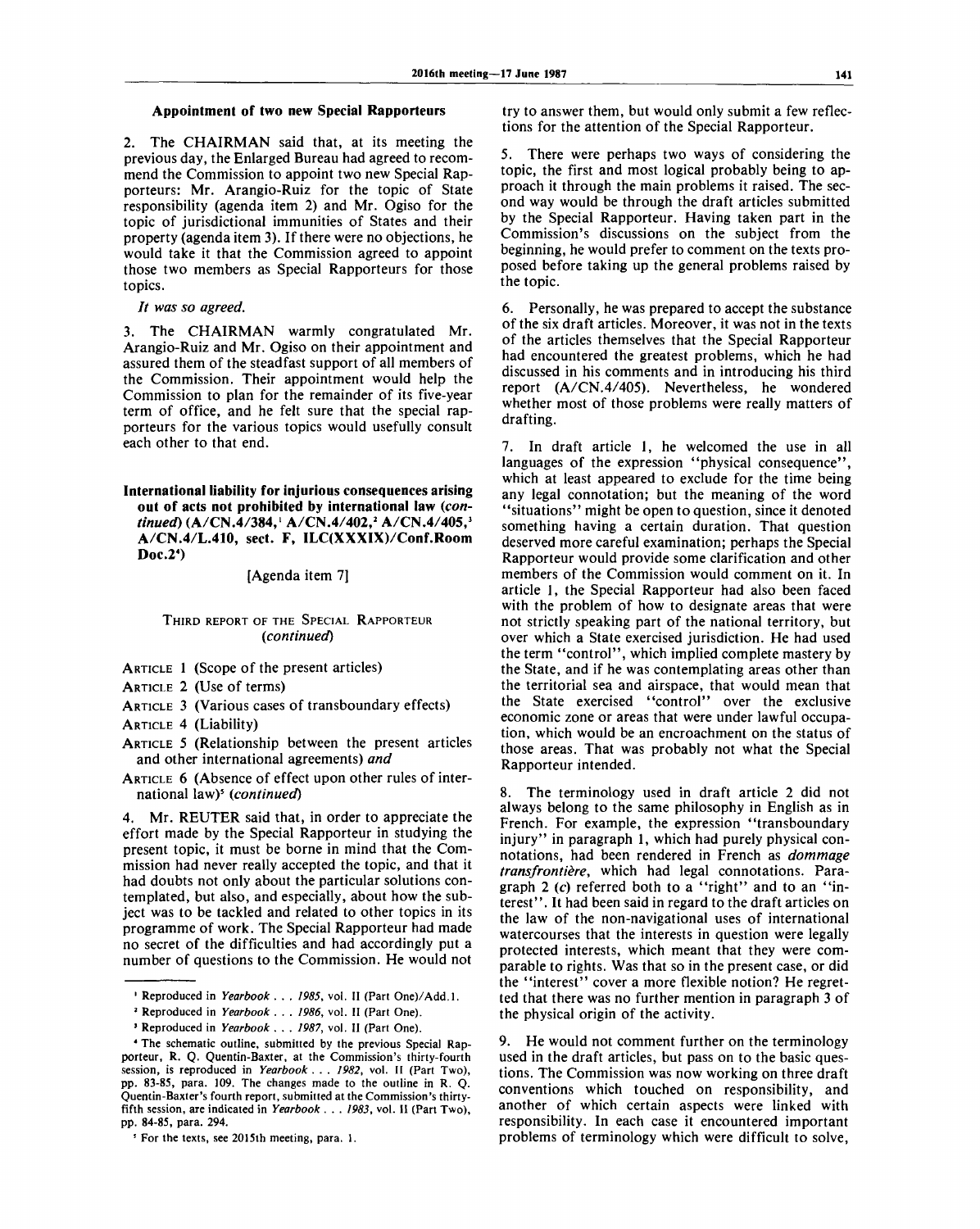for it was drafting texts concerned not with "common law" or French law, but with international law, and it must not make *renvois* to national laws. It was thus obliged to choose its vocabulary in a somewhat arbitrary manner. The time had come for the Commission to make that choice and to draw up a sort of glossary for use by all the special rapporteurs.

The Commission had followed Mr. Ago in part 1 of the draft articles on State responsibility<sup>6</sup> and been convinced that injury was not a condition for international responsibility; that had had the obvious merit of introducing the concept of crime into the draft. Crime was not the only element, however, and injury played a large part in that field; but part 1 of those draft articles had not dealt with the fundamental legal problem of causality, which arose again now in draft article 3, subparagraph *(b).* If the Commission established a system of causal liability, would that liability be transmitted indirectly? The Special Rapporteur would have to take a position on that point in the part of his report dealing with liability in general. One example would be the case of an international crime committed against a State which left destitute one of its nationals who had creditors abroad. A causality was thus transmitted to the creditors, who could not recover what was owing to them. Had the State of which the creditors were nationals any grounds for invoking international responsibility?

11. Draft article 4 raised the problem of imputability or, as it would be better to say, "attribution", which was an unequivocal term. The attribution of an act to an entity raised a serious problem which also involved causality. In that connection, he was concerned to note that problems of pollution were dealt with at the same time as disturbances caused by a violent phenomenon. For whereas in the case of a nuclear accident the cause was simple and direct, it was much less so in the case of pollution of a river, for instance. On the assumption that water was never pure, the pollution of water meant exceeding a limit. While a new activity might suffice to make pollution reach or exceed that limit, the fact remained that other activities had contributed to the pollution of the river in question. How were all those activities to be treated which had also been the cause of the event—in that case, of pollution—though at a time when it had had no legal consequences? Could that case really be treated in the same way as cases in which the physical cause took the form of a single act?

12. He understood and accepted the Special Rapporteur's idea of preparing some rather general draft articles relating to only one of the possible cases of liability without a wrongful act, namely the case of the "dangerous object"—a notion familiar to the French courts, which had had to pronounce, for example, on the "dangerous" character of a motor car stolen from its owner, which had been the cause of an accident. After noting in passing that the sphere of liability and that of legal construction had only a very small part in written law, he raised the question whether the draft articles should give a definition of a dangerous object or include a list of dangerous objects. He had no fixed

opinion on that question, but knew that Governments would probably never accept a text that did not contain provisions enumerating dangerous objects. Liability without fault was an audacious concept for contemporary international law and presupposed unquestioned solidarity between States. Without being able to give a precise answer to the question put by the Special Rapporteur on that point, he believed that the Commission should make some kind of reservation according to which the future convention would apply only to clearly defined activities.

As he had already said, he had no objection to the idea of limiting the scope of the draft articles to "dangerous objects", but he thought it would be an illusion to believe that the Commission could always avoid the wrongful act. That view was borne out by the 1972 Convention on International Liability for Damage Caused by Space Objects and by the regional conventions on civil liability relating to nuclear energy. Moreover, the Special Rapporteur seemed to be aware of that fact. In conclusion, he hoped that the special rapporteurs, while retaining their freedom of action, would keep in touch with one another and act in concert, for the Commission often met with the same questions in the different reports submitted to it.

14. Mr. THIAM said that the delimitation of the scope of the topic caused him all the more concern because the study of the topic would be useful only in so far as did not duplicate the work on State responsibility. But a reading of the Special Rapporteur's third report (A/CN.4/405) was far from dissipating his doubts on that point. In speaking of "situations", for example, the Special Rapporteur appeared to be extending the scope of the topic. If, in the case referred to by the Special Rapporteur *{ibid.,* para. 26 *{b)),* a State must show that it had taken all the measures expected of it in a particular situation, that meant that it was bound by certain obligations; consequently, one came back to the question of responsibility for a wrongful act. Similarly, a situation due to a natural disaster could be assimilated to a case *oi force majeure* and liability could then not be invoked.

15. Turning from the basis of liability to the subject that could be held liable, he drew attention to the distinction made by the Special Rapporteur *{ibid.,* para. 33) between State activities and the activities of private persons, who could not be made liable. If a State had authorized a private company to carry on certain activities, would it not be liable for damage caused by those activities? It would be difficult to answer that question in the negative if the State had not taken all the necessary precautions or placed the company concerned under an obligation to take those precautions.

16. He also noted that the Special Rapporteur made a distinction between "effects" and "injury", a distinction which did not seem justified and was not recognized in all legal systems. In codifying international law, reference should not be made to notions that were not recognized by all legal systems. With regard to injury itself, the Special Rapporteur gave the impression that full reparation might not be made if the State suffering the injury also benefited, to some extent, from the acts causing it. The Special Rapporteur even gave

<sup>6</sup>  *Yearbook . . . 1980,* vol. II (Part Two), pp. 30 *et seq.*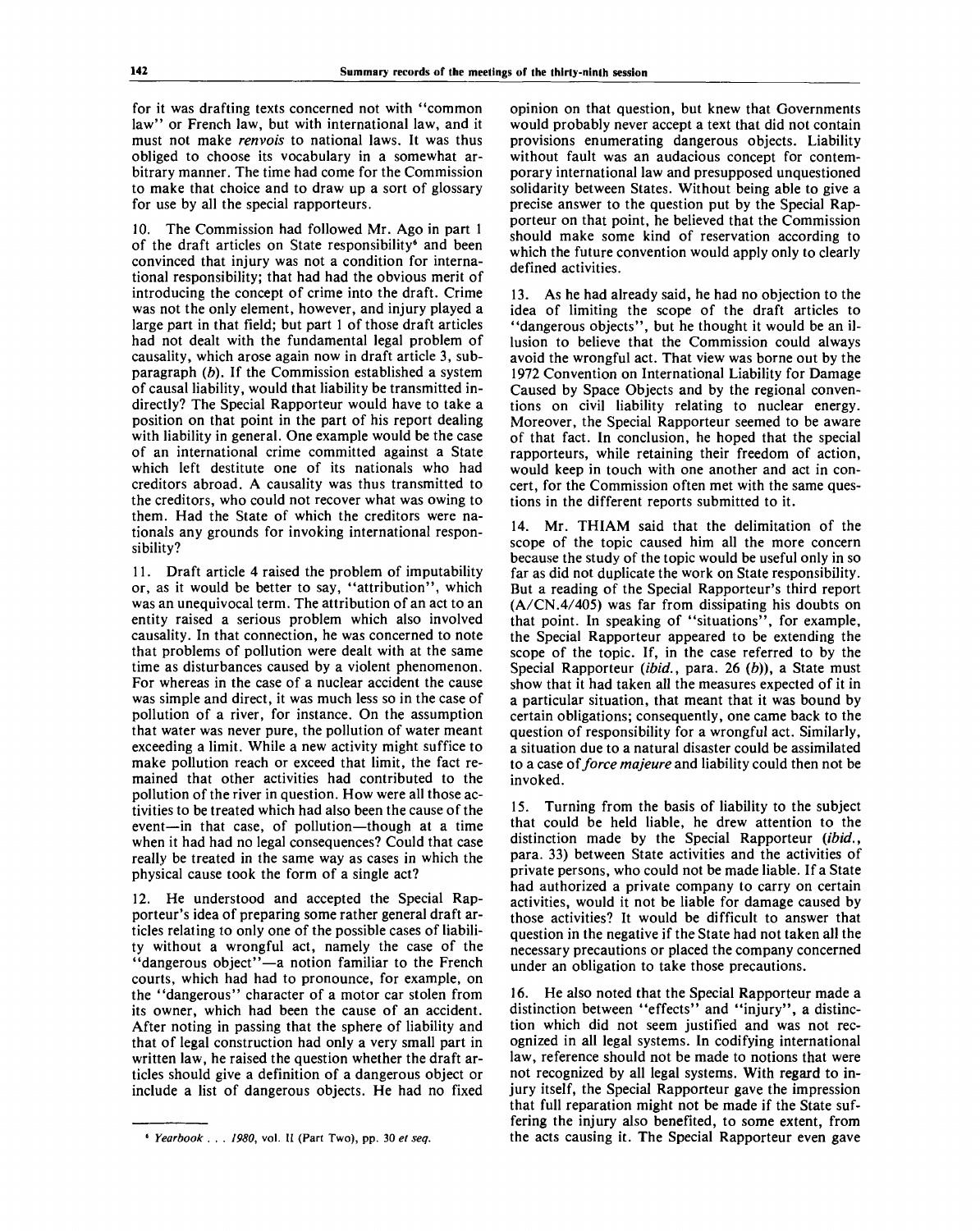the impression that it would be more practical to establish some sort of scale of compensation. Should the Commission go so far in analysing injury? Was it not rather for a judge to assess damage according to the circumstances? Questions of fact were within the judge's province. Admittedly there was a "tariff system" for damages in some legal systems; he was thinking in particular of accidents at work where account was taken of the fact that the enterprise benefited both the employer and the employee and that it was not in the interests of either of them that it should come to an end. But could it be considered that that was so in the present instance and that a State which suffered injury through the acts of a neighbouring State must suffer the consequences of only partial reparation of the damage, merely because the acts were not wrongful? Generally speaking, he believed that, in the field of liability, the aim was to repair the damage as fully as possible.

17. Mr. BENNOUNA said that the topic under consideration belonged largely to the future, and the reflections it provoked might have repercussions in other spheres. It could, indeed, be seen that a continuum extended between responsibility for wrongful acts and liability for acts which were not prohibited, and that any attempt to distinguish one from the other was artificial and arbitrary, for things took a different and more generalized form in practice; it would thus be for the courts to judge on a pragmatic basis, according to the circumstances of each case. Practice would probably take little notice of theoretical distinctions made by the Commission. But it must also be recognized that the topic was not purely theoretical and that technical developments would undoubtedly lend it increasing current interest. The question that arose was whether it could be dealt with on the basis of general principles.

18. During the Third United Nations Conference on the Law of the Sea, there had been long discussion in the Third Committee on the question of liability for risk, in order to decide whether the concept of strict liability should be introduced into the draft convention. The question was already far advanced in maritime law. Liability for risk presupposed the solidarity of users, the definition of dangerous activities, the institution of a system of prevention and the establishment of a guarantee fund to which all States engaged in dangerous activities would contribute. That kind of mechanism already existed in various fields.

19. The Commission had undertaken to draw up a draft convention of a general nature, and the difficulties were thus even greater. The Special Rapporteur, who was aware of the difficulties, intended to study dangerous activities and to provide for prevention machinery; but that meant providing for the intervention of third parties at various stages in the conduct of those activities. Everyone knew how reluctant States were to give their general consent to intervention by third parties, in other words fact-finding missions and supervision exercised by third parties over activities that were not prohibited. Personally, he was not opposed to the intervention of third parties or to prevention mechanisms including inquiries, expert reports, conciliation, etc., but he believed that that kind of obligation would be difficult for States to accept.

20. The draft articles submitted by the Special Rapporteur unfortunately did not enlighten the Commission on the scope and the basis of liability. If the Commission decided to adopt the concept of liability for risk, it would necessarily have to draw up a list of dangerous activities. But was it really possible to draw up such a list and secure its acceptance? The question could also be approached from the point of view of abuse of rights. A State had rights which it could exercise in its territory and in areas over which it had jurisdiction; but those rights were accompanied by obligations, including the obligation not to abuse them. It would then be necessary to specify what was meant by abuse and to define the consequences. Whichever approach was adopted, the Commission would have to demarcate the present topic and that of liability for fault and determine what belonged to one type of liability and what belonged to the other.

21. That being so, even if the Commission settled that question, it could not avoid dealing with the different technical problems raised by liability, including causality and attribution. He considered it essential to identify the link between a physical act, an injurious event and its possible author, especially as the Special Rapporteur had rightly pointed out that he was not dealing only with the situation of adjacent States, but with acts whose consequences had effects beyond neighbouring States. Everyone remembered the 1986 nuclear disaster which had had repercussions outside the continent in which it had occurred.

22. Mr. GRAEFRATH said that the Special Rapporteur's excellent third report (A/CN.4/405) summarized much of the earlier material and responded to many of the suggestions made during the Commission's debate at the previous session and in the Sixth Committee of the General Assembly. Since the report contained general provisions rather than substantive articles, it provided an opportunity for making some general remarks on the topic under consideration.

23. There was a wealth of legal literature which gave the impression that the principle of strict liability existed in international law. That fact, however, had simply strengthened the conviction of States that no such general principle of strict liability for injurious consequences arising out of lawful acts had been established in international law. State practice showed that that form of liability remained an exception; it was nowhere a general technique of damage allocation. The strict liability principle was applied only when States specifically agreed on it.

24. Despite the philosophical principles often invoked in support of that form of liability, the Commission itself had never attempted to formulate a general rule or principle of strict liability. It had confined itself from the outset to certain activities, and had not dealt with injurious consequences in general, but only with "physical consequences" adversely affecting other States, whatever that might mean.

25. It had often been said that the liability concept could be logically derived from the general principles of international law, and especially from the principle of the sovereign equality of States. Legal rules, however, were not the result of pure logic: they had to be agreed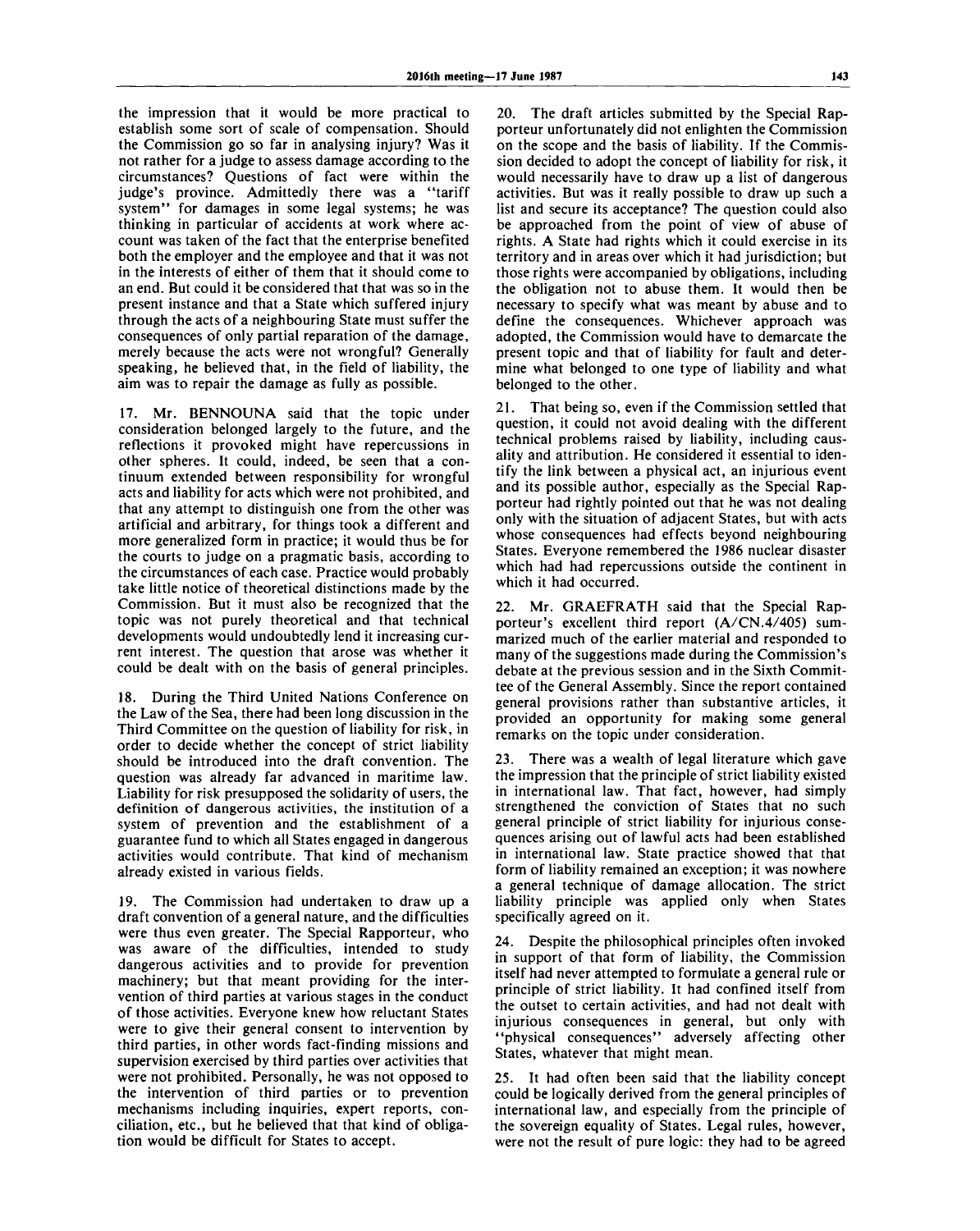to by States. Thus the existence of the principle of sovereign equality did not make it unnecessary for States to agree on the rules governing the freedom of the high seas, for example. On the contrary, detailed provisions were needed to regulate in a just and equitable manner the exercise by States of their sovereign rights in that sphere. That example showed how necessary and how difficult it was to draft sufficiently specific rules based on the general principle of sovereign equality when divergent interests had to be reconciled. That was an ongoing process: scientific and technological advances would always create new problems and require the formulation of new rules to adjust the application of general principles to new situations. That process could not be replaced by logic or by reference to legal maxims such as *sic utere tuo* .. . or moral postulates such as "the innocent victim should not be left to bear the burden of his loss", which might sound reasonable, but did not create legal rules.

26. He fully agreed with the Special Rapporteur when he said that he "seriously doubts that this principle can be considered operative in general international law without a more specific norm, at a lower level of generality, which would make it operate" *(ibid.,* para. 67). He also agreed that there were two main ways of applying the principle of sovereign equality: either through rules prescribing a certain conduct or result, or through rules relating liability to the damage caused. On that point, the Special Rapporteur stated that "strict liability is simply a technique of law to achieve certain goals" *(ibid.,* para. 68). Precisely for that reason, he himself was convinced that strict liability could not be deduced from general principles. Since it was a legal technique and a means of achieving certain goals, it could become law only by virtue of an agreement between States to apply that particular technique to achieve those goals in certain circumstances.

27. Furthermore, since the same object could be achieved by different techniques, no legal consequence could be deduced from the object itself, and States must decide, as they constantly did, which technique to apply. When they wished to apply the technique of strict liability, they did so by concluding a treaty. Liability for lawful acts was neither a customary rule nor a general principle. It existed only to the extent that it was established by an international agreement.

28. There was accordingly no basis for asserting strict liability as a general rule of international law applicable to all transboundary harm, which would be tantamount to adopting the concept of "absolute liability". As pointed out by the Special Rapporteur, absolute liability was "difficult to accept at the present stage in the development of international law" *(ibid.,* para. 16).

29. With its work on the present topic, the Commission was attempting to develop rules of international law which States could use in their mutual relations in certain cases of transboundary damage caused by certain lawful acts. The Special Rapporteur had made it clear from the outset that no attempt was being made to impose strict or absolute liability, and that care was being taken to limit the field of application of the liability principle, so as to make it acceptable to States.

30. In addition the Commission should stand by the idea so well expressed by the previous Special Rapporteur that liability comprised two elements: rules directed at prevention and rules for minimizing, or compensating for, damage caused by lawful acts. The purpose of limiting the scope of liability could be achieved by two methods. One was the method of enumeration, which would consist in drawing up a list of all the dangerous activities in respect of which liability was considered the appropriate technique of damage allocation. That was more or less the method followed by States. They had singled out certain dangerous activities and had developed different formulas for implementing liability. With regard to nuclear activities and the transport of dangerous goods, some States had agreed to co-ordinate the civil liability of operators under internal law and had created compulsory insurance systems. States had also agreed to guarantee a certain amount of compensation over and above that to be paid by the operator. It had to be admitted, however, that even those treaties had been ratified by only a very few States. Moreover, IAEA was now working on proposals for harmonizing the two existing conventions on liability in the field of nuclear energy: the 1960 Paris Convention and the 1963 Vienna Convention.

31. The treaties to which he had referred were far from establishing the principle of the international liability of States; they merely co-ordinated the civil liability of operators. In other words, they co-ordinated rules of internal civil law relating to liability. The only international legal instrument that established strict liability for States was the 1972 Convention on International Liability for Damage Caused by Space Objects. Opinions were rather divided on whether that Convention could serve as a model for a multilateral instrument relating to claims brought by States against each other, for the Convention had remained an isolated case. State practice in the past 15 years had not producted a single other example of that kind, so it could be concluded that the 1972 Convention could not be generalized or used as a model.

32. When making preventive rules, State practice had preferred the method of enumeration, as could be seen from the many bilateral and multilateral treaties dealing with environmental problems. The other method, advocated by both Special Rapporteurs, would be to limit the scope of liability by laying down certain general criteria. That approach also created certain difficulties, however, and a reference to the dangerous activities to be covered by the criteria, at least in the commentary, could not be avoided. He noted from the Special Rapporteur's third report *(ibid.,* para. 37) that one of the three limitations or conditions by which it was suggested that the scope of the draft articles should be circumscribed was a physical consequence. The main purpose of that limitation was to exclude economic and social effects from the scope of liability, which was regrettable, since most of the adverse consequences affecting millions of people in the modern world were of an economic or social nature. The importance of economic and social consequences had been clearly recognized by R. Q. Quentin-Baxter, who had referred in his fourth report to two boundary lines, one forbidding "the abrupt adoption of a new system of obliga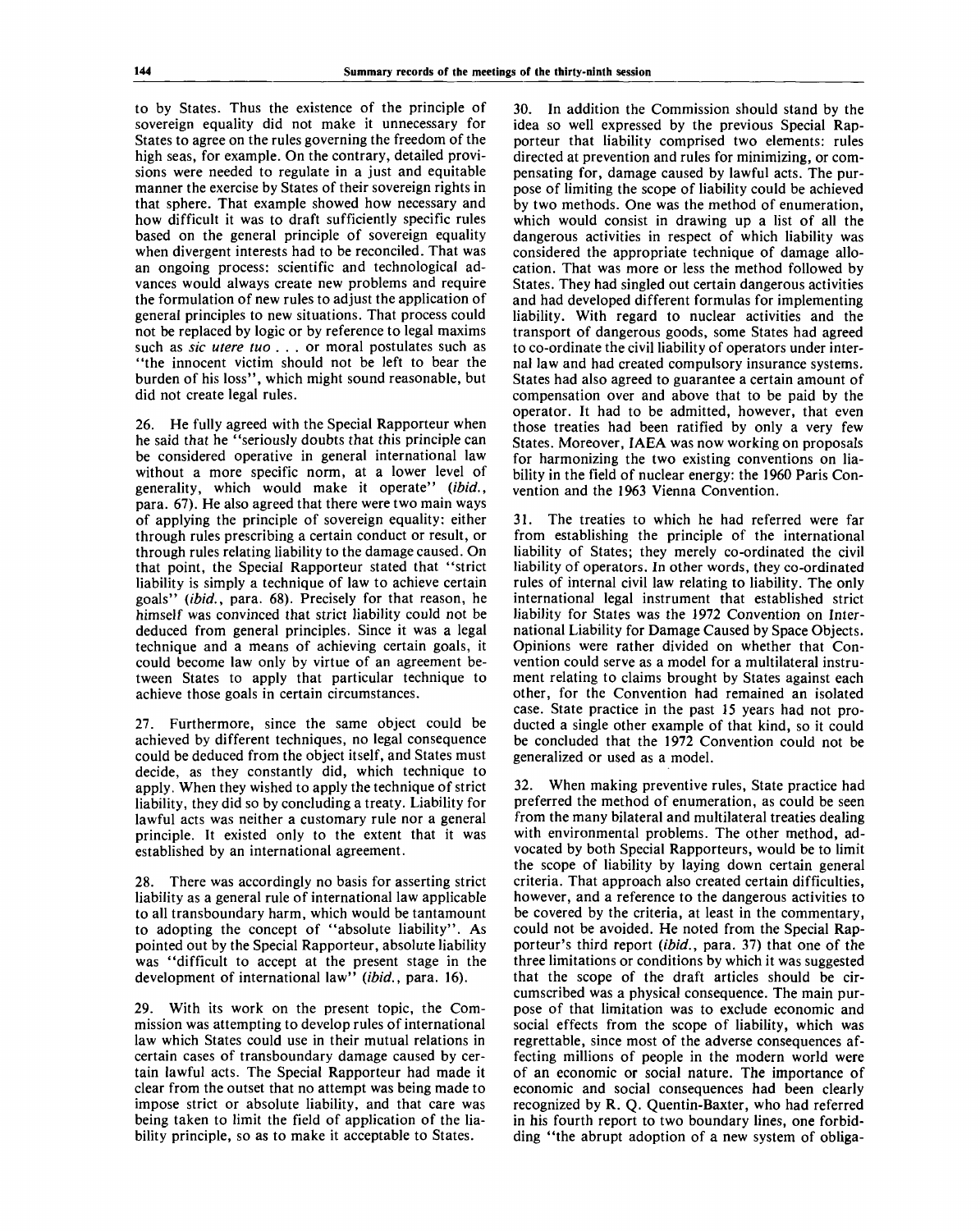tion, based upon the principle of causality or strict liability", the other forbidding "the wholesale transfer of pioneering experience in the field of the physical uses of territory to the even less developed field of economic regulation".<sup>7</sup> It would be dangerous for the whole draft to omit either of those two boundary lines; hence he did not think that economic and social consequences could be excluded and strict liability established for the rest.

33. The Special Rapporteur had introduced a further criterion in his third report *(ibid.,* para. 12), namely "appreciable risk", which he had dealt with specifically in article 4. That raised the question of the relationship between articles 1 and 4. It seemed to him—and he supported that approach—that the scope of the articles, as defined in article 1, was considerably narrowed by the provisions of article 4. It was possibly for that reason that the Special Rapporteur stated that it would be useful to include the adjective "appreciable" in article 4, since the description in article 1 was too broad and covered any type of risk *(ibid.,* para. 70). Why, therefore, had the criteria of appreciable risk and predictability laid down in article 4 not been included in article 1, which defined the scope of the draft? He agreed with the Special Rapporteur that the word "risk" was too broad, but was not sure that the expression "appreciable risk" was clear enough. In any event, determination of the matter could not be left to a settlement procedure that would come into operation only after damage had been caused.

Predictability within the meaning of article 4 comprised two elements: the State of origin must know that the activity was carried on in its territory, and it must know that the activity created an appreciable risk. That confirmed that the draft covered any activity—public or private—carried on in the territory of the State. It was not altogether clear from the Special Rapporteur's report, however, whether pollution of the environment was excluded *(ibid.,* paras. 59 *(a)* and 60 *(b)).* If it was, that should be indicated in the articles; if it was not, the commentary should be more explicit. He would also be grateful if the Special Rapporteur could provide some examples of injury caused by an unforeseeable event *(ibid.,* para. 60 (c)).

Article 4 placed knowledge and the means of knowing on the same footing. There were two possible consequences of that approach. On the one hand, if a State had the means of knowing, liability would be incurred even if the State did not know what it should have known, in which case the predictability criterion formulated in article 4 would have an aggravating effect. On the other hand, if a State did not have the means of knowing and so could not have known of the activity, the criterion would have an exonerating effect and State liability would be ruled out. The Special Rapporteur explained *(ibid.,* para. 66) that the words "or had means of knowing" could protect developing countries, since they often lacked the means to monitor activities taking place in very extensive regions. More often than not, however, developing countries did not have the means of knowing whether an activity was likely to entail appreciable risk, for they frequently

lacked the skilled labour, technology and equipment necessary to monitor the modern chemical and other industries managed and controlled by foreign corporations. That was a far more important point, and raised the question whether a dangerous activity carried on by a corporation engendered the liability of the State of its nationality.

36. If it was accepted that the territorial State—the State in which the corporation was carrying on the dangerous activity—could not be held liable because it had no means of knowing, then the State of nationality of the corporation, which did have the means of knowing the risk, should be held liable for the damage caused, irrespective of whether it was the State where the corporation had its registered office or had been incorporated, or whether it was the State whose nationals held the majority of the shares. He wondered whether the point was really covered by paragraph 3 of article 2, which defined as the State of origin "a State within the territory or control of which an activity . . . occurs". Furthermore, since the Special Rapporteur considered that paragraph 3 of article 2 did not need further explanation *(ibid.,* para. 54), he would like to know whether, assuming that a territorial State had no means of knowing about and therefore could not control the dangerous activity, and assuming also that the State which controlled the activity of the corporation working in a foreign territory did have such means, the latter State could be held liable for the physical consequences suffered by another State. That would seem to be the normal interpretation, given that the words "territory or control" were quite often used in international instruments to refer to a State which was in a position to monitor the activities of a legal person or an object, on account of its territorial sovereignty or because it otherwise had control over those activities. That interpretation would also be in keeping with the expanded scope of the draft under paragraph 2  $(c)$  of article 2, and with the maxim, so often quoted in the report, that the innocent victim should not be left to bear the burden of his loss.

37. He believed that it would be well to group together all the conditions relating to scope, which were scattered through the draft, in order to establish an indicative list of the dangerous activities and consequences that would eventually be covered by the criteria. Such a list would clarify the position, and might also assist States not only in dealing with the subject, but also in reconsidering their approach.

38. A further point concerning the scope of the draft related to article 2, paragraph 5, and article 3, according to which transboundary effects included effects on persons or objects within the territory or control of an affected State. It was clear from article *2,* paragraph 2 *(c),* and article 3 that the words "within the territory or control" applied beyond national jurisdictions. Moreover, as the Special Rapporteur pointed out *(ibid.,* para. 52), the situation envisaged in article 2, paragraph 2 *(c),* "could have a far-reaching and interesting consequence" when an activity conducted anywhere had repercussions in the territory of a State or on persons or objects under the control of that State. In addition, the Special Rapporteur stated that "every State would have a right—as soon as and as long as it was affected in

<sup>7</sup>  *Yearbook . . . 1983,* vol. II (Part One), pp. 204-205, document A/CN.4/373, para. 12.